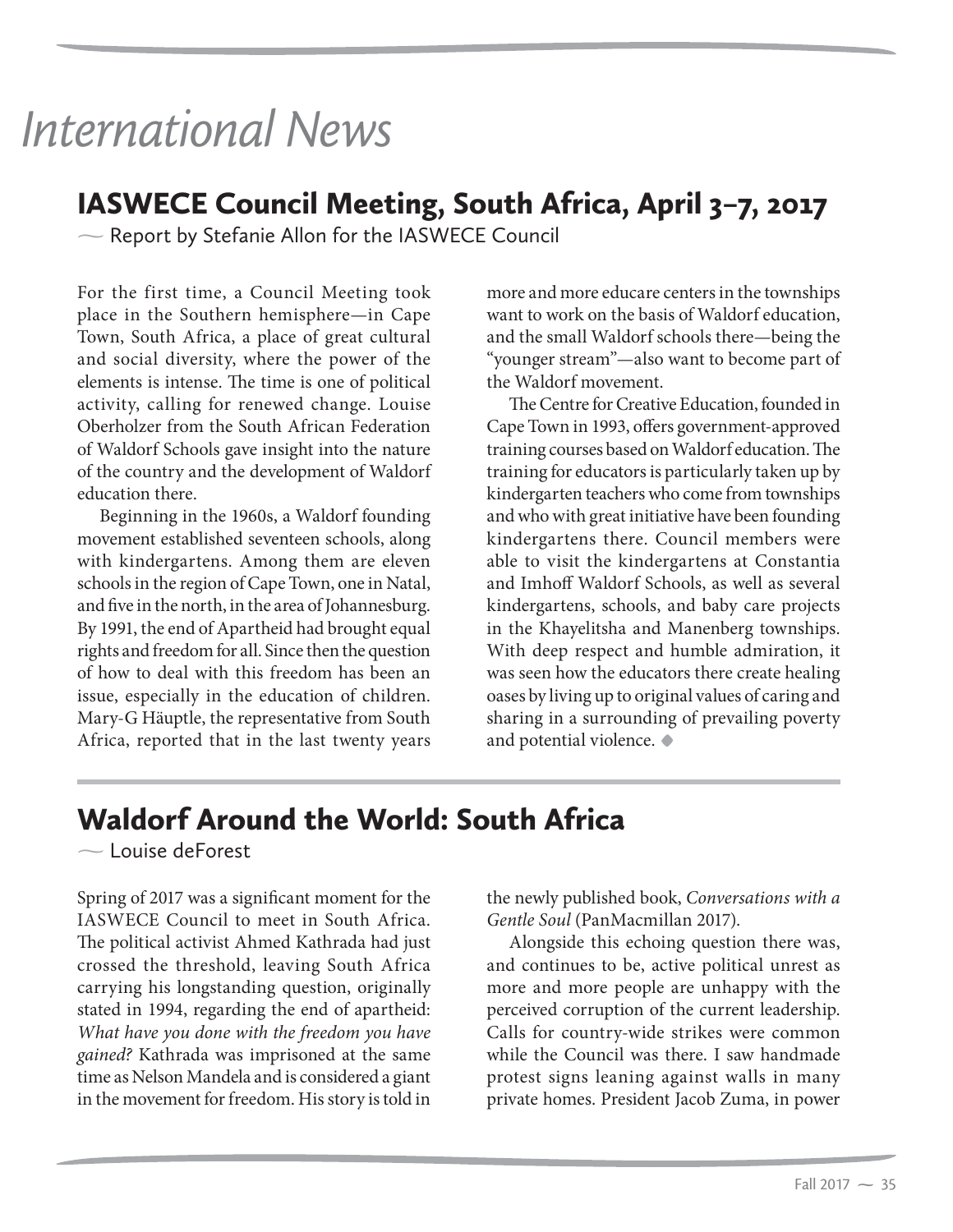since 1994, has been charged with multiple improprieties involving corruption, misuse of state funds, and immoral personal behavior. While some of this has been resolved, one feels throughout the country a rising impatience with the status quo and deep questioning of the future of this beautiful and often troubled country.

Waldorf education was born into this racially tense country in 1957, and there are now seventeen schools in South Africa. This land is wildly diverse with unpredictable weather. The vegetation is so diverse that South Africa claims one floral kingdom all its own. In some places, the sun is so strong that the plants are small and delicate; in others, where the climate is misty and damp, plants are large with broad leaves while in still others, the ground is completely sandy and hardly anything grows. There are five Waldorf schools in the north, eleven in the western Cape, and one school in the east. There are still no schools in the middle of the country.





The Waldorf school movement has not significantly grown in recent decades; it is very hard to find trained teachers or even people who are willing to go into training. Another challenge is with the government; for the last twelve years the Michael Mount Waldorf School, in Johannesburg, has been working on behalf of all the Waldorf schools to get government acceptance of Waldorf education. The man who has been carrying this work described it as taking one step forward and two steps backward. At the moment, the government acknowledges a responsibility to accredit alternative schools, but they can only do one school per year. They have committed to accrediting the Waldorf school first, which will take a year and cost up to 150,000 rand (almost \$12,000), but this commitment has